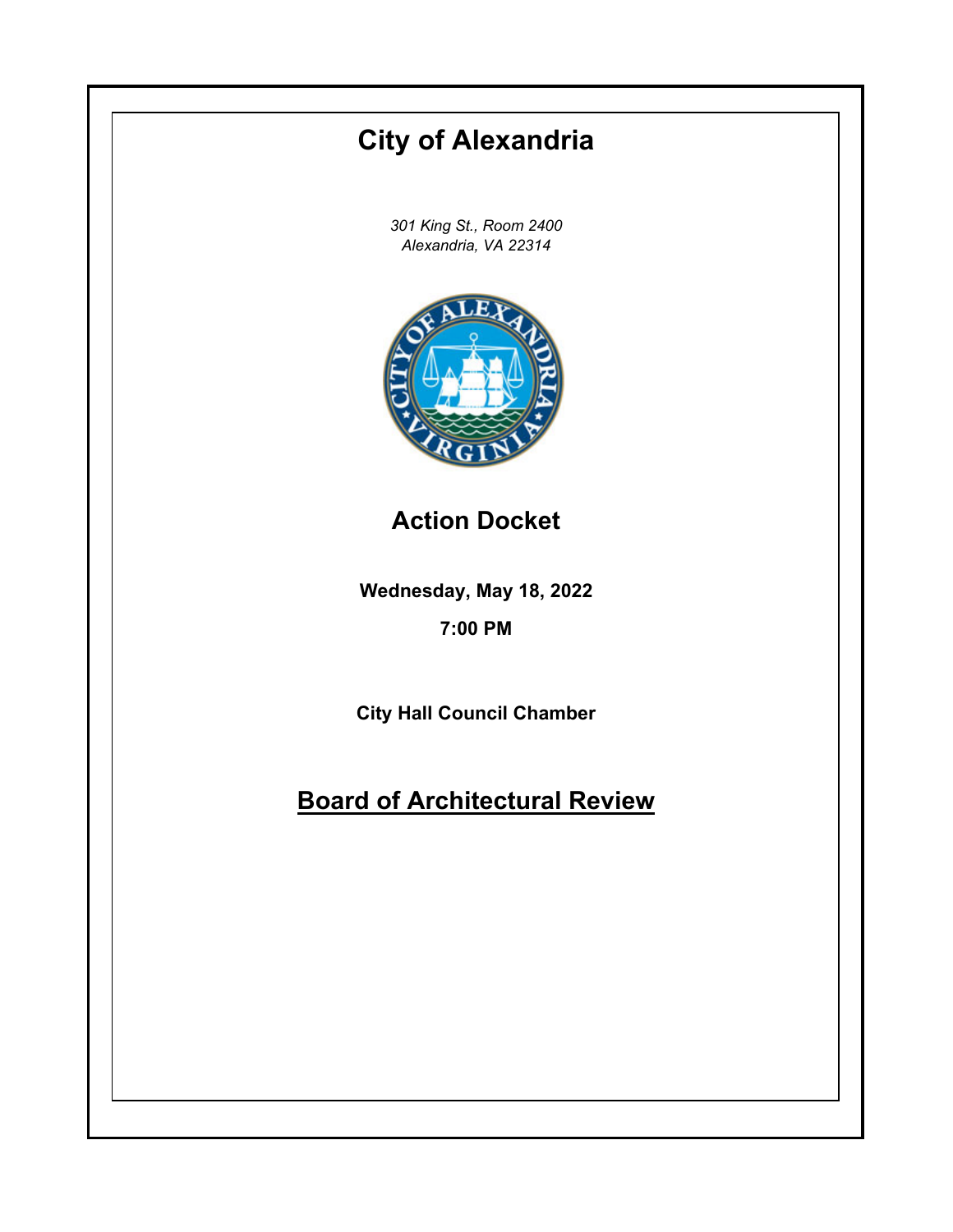# **Information**

Project Locator Map

Attachments: [Project Locator Map](http://alexandria.legistar.com/gateway.aspx?M=F&ID=84ac05be-1214-41f4-b3c6-bb20f1293acf.pdf)

## **1 Call To Order**

**The Board of Architectural Review hearing was called to order at 7:00 p.m. All members were present.**

#### **Minutes**

**2** Consideration of minutes from the May 5, 2022 meeting.

*Attachments:* [May 5, 2022 Minutes](http://alexandria.legistar.com/gateway.aspx?M=F&ID=f780c83d-ab3d-4534-be04-cf3f02df9985.pdf)

**On a motion by Ms. Roberts, and seconded by Ms. Irwin, the Board of Architectural Review approved the May 5, 2022 minutes, as submitted.**

#### **Items Previously Deferred**

| Request for amendment to previously approved Permit to Demolish at 699 Prince<br>Street parcel (625 Prince Street building) (Parcel ID 074.02-09-28).<br>Applicant: J River 699 Prince Street LLC          |
|------------------------------------------------------------------------------------------------------------------------------------------------------------------------------------------------------------|
|                                                                                                                                                                                                            |
|                                                                                                                                                                                                            |
|                                                                                                                                                                                                            |
| BAR #2022-00178 OHAD                                                                                                                                                                                       |
| Request for amendment to previously approved plans at 699 Prince Street parcel                                                                                                                             |
| $(625$ Prince Street building) (Parcel ID 074.02-09-28).                                                                                                                                                   |
| Applicant: J River 699 Prince Street LLC                                                                                                                                                                   |
| BAR #2022-00178.00179 Staff Report<br><b>Attachments:</b>                                                                                                                                                  |
| On a motion by Mr. Sprinkle, and seconded by Ms. Roberts, the Board of<br>Architectural Review voted to approve BAR #2022-00179 and BAR #2022-00178,<br>as submitted. The motion carried on a vote of 6-1. |
| BAR #2022-00185 OHAD                                                                                                                                                                                       |
| Request for alterations at 116 Gibbon Street.                                                                                                                                                              |
| Applicant: Jolynn Scotch                                                                                                                                                                                   |
| <b>BAR #2022-00185 Staff Report</b><br><b>Attachments:</b>                                                                                                                                                 |
| By unanimous consent, the Board of Architectural Review accepted the request<br>for deferral of BAR #2022-00185. The motion carried on a vote of 7-0.                                                      |
|                                                                                                                                                                                                            |

#### **New Business**